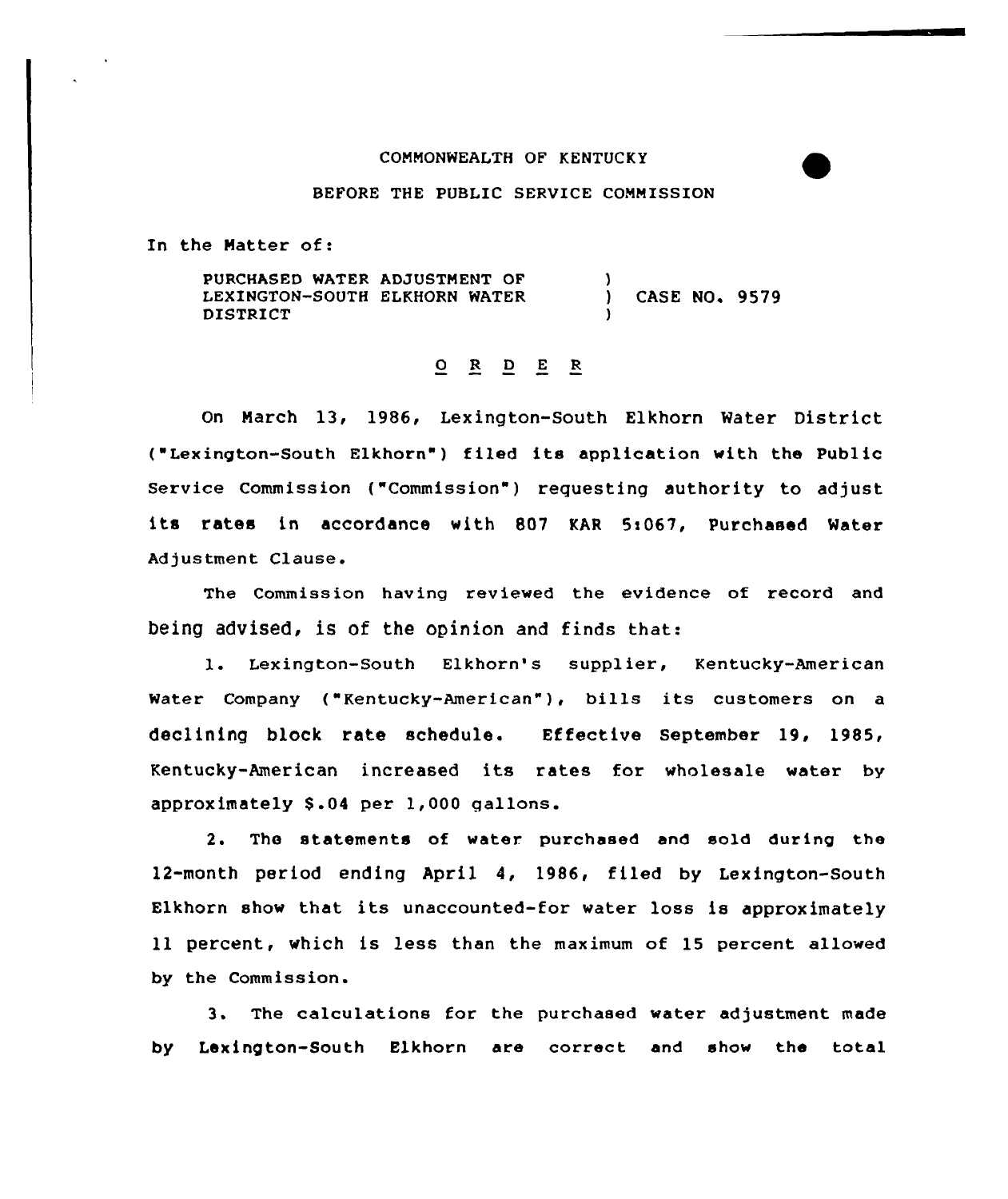allowable increase in purchased water costs is \$3,596, resulting in a purchased water adjustment of 5.05 per 1,000 gallons.

4. The financial exhibits filed by Lexington-South Elkhorn indicate that it cannot absorb any of the increase in purchased water costs.

5. The purchased water adjustment in the amount of \$.05 per 1,000 gallons and the rates in Appendix <sup>A</sup> are fair, just and reasonable and should be approved.

IT IS THEREFORE ORDERED that:

1. The purchased water adjustment in the amount of \$.05 per 1,000 gallons and the rates in Appendix <sup>A</sup> be and they hereby are approved effective for services rendered on and after the date of this Order.

2. For the future application of the purchased water adjustment clause of Lexington-South Elkhorn, the base rate for purchased water shall be:

Kentucky-American Water Company

 $\omega$  is a second contract of

Rates

Supplier

|  |               | 1000<br>Gallons<br>Per Month | Rate Per<br>1000<br>Gallons | 100 Cubic<br>Feet Per<br>Month | Rate Per<br>100 Cubic<br>Feet |
|--|---------------|------------------------------|-----------------------------|--------------------------------|-------------------------------|
|  | For the first | 12                           | \$1.22666                   | 16                             | \$.920                        |
|  | For the next  | 588                          | .96266                      | 784                            | .722                          |
|  | For all over  | 600                          | .86533                      | 800                            | .649                          |
|  |               | 1000<br>Gallons              | Rate Per<br>1000            | 100 Cubic<br>Feet Per          | Rate Por<br>100 Cubic         |
|  |               | Per Ouarter                  | Gallons                     | Ouarter                        | Feet                          |
|  | For the first | 36                           | \$1,22666                   | -48                            | \$.920                        |
|  | For the next  | 1,764                        | .96266                      | 2,352                          | .722                          |
|  | For all over  | 1,800                        | .86533                      | 2,400                          | .649                          |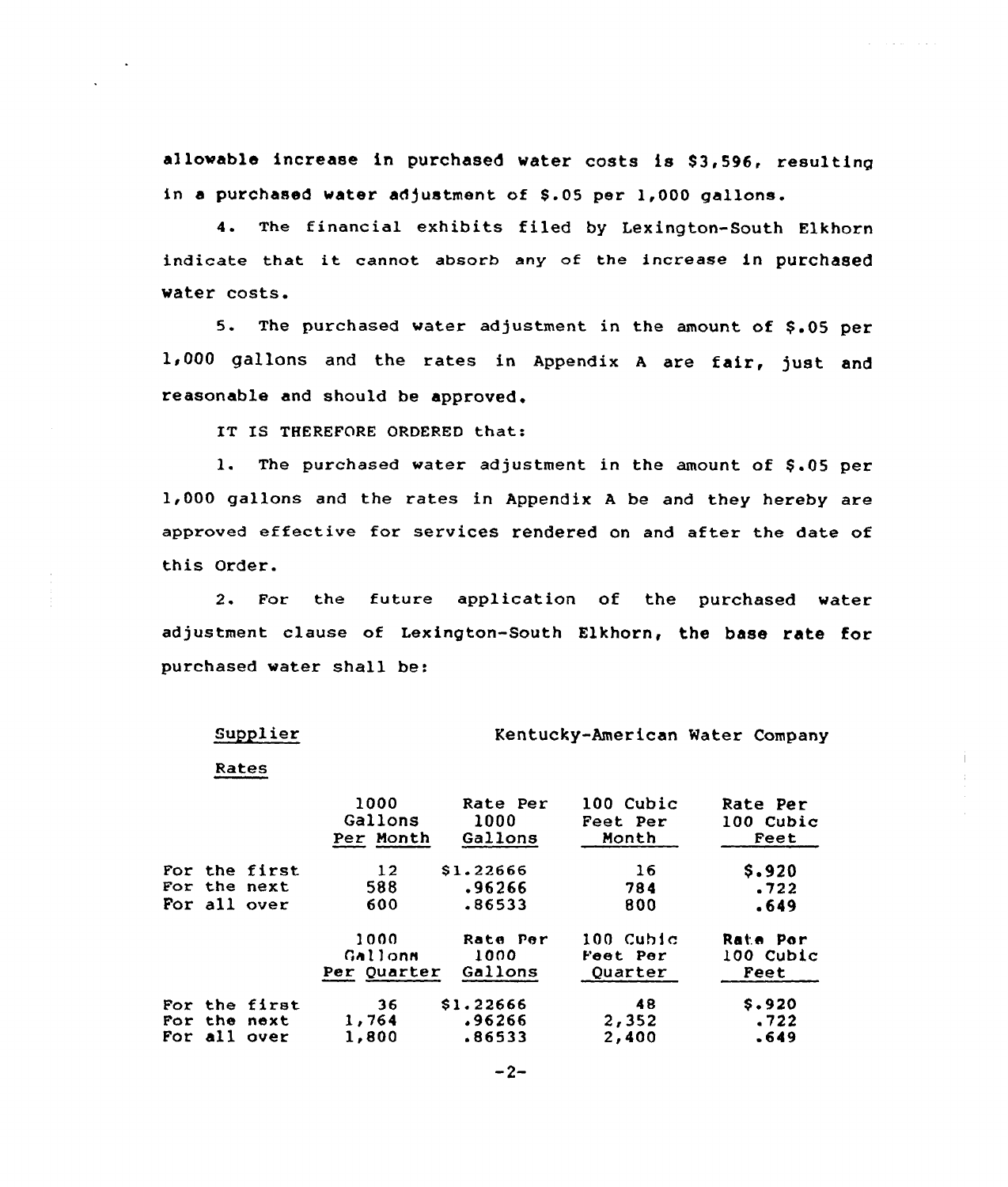## SERVICE CHARGES

All metered general water service customers shall pay a service charge based on the size of meter installed. The service charge will not entitle the customer to any water.

|                       | Service Charge |             |  |
|-----------------------|----------------|-------------|--|
| <b>Size of Meter</b>  | Per Month      | Per Quarter |  |
| $5/8$ -inch           | 4.21<br>s      | 12.63<br>s  |  |
| $3/4$ -inch           | 6.32           | 18.96       |  |
| $l$ -inch             | 10.53          | 31.59       |  |
| $1 \frac{1}{2}$ -inch | 21.05          | 63.15       |  |
| $2 - inch$            | 33.68          | 101.04      |  |
| $3$ -inch             | 63.15          | 189.45      |  |
| $4$ -inch             | 105.25         | 315.75      |  |
| $6$ -inch             | 210.50         | 631.50      |  |
| $8 - inch$            | 336.80         | 1,010.40    |  |

3. Within 30 days of the date of this Order, Lexington-South Elkhorn shall file its revised tariff sheets setting out the rates approved herein.

Done at Frankfort, Kentucky, this 26th day of June, 1986.

PUBLIC SERVICE COMMISSION

Chairma

Vice Chairman

1 Willand issioner

ATTEST:

**Secretary**